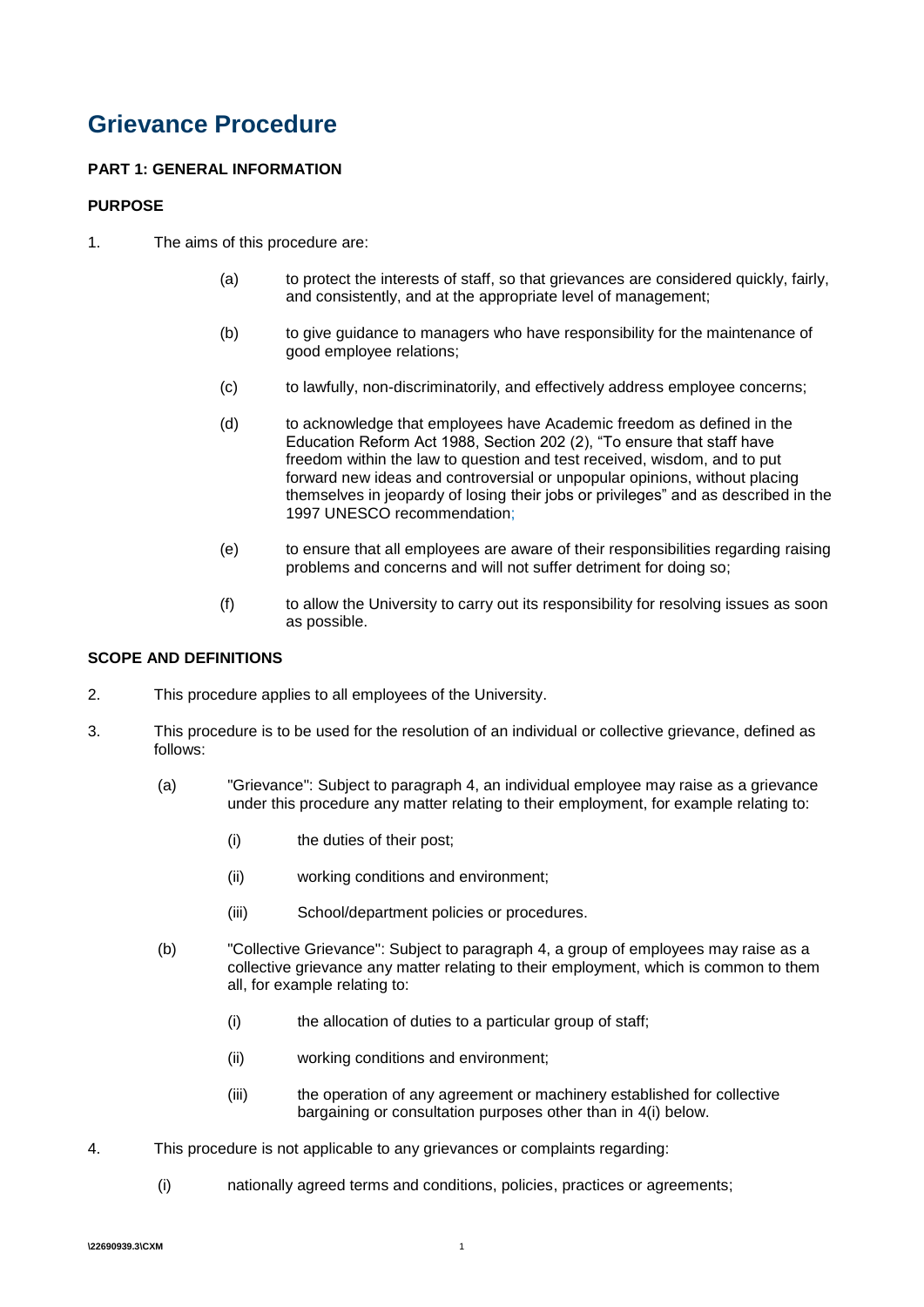- (ii) complaints about being subject to the sickness absence management policy, or action taken under that policy, which should be dealt with under the sickness procedure;
- (iii) complaints about the instigation of disciplinary proceedings against an individual, action taken under the disciplinary procedure, or the operation of the disciplinary procedure, which should be dealt with under the disciplinary procedure at the same time as the alleged misconduct is being considered;
- (iv) any matter which seeks to change an agreement reached with a recognised trade union, either nationally or locally;
- (v) a complaint against an actual or threatened dismissal, which should be dealt with under the appropriate procedure;
- (vi) allegations which are brought under the University's Whistle-blowing Procedures;
- (vii) allegations which are appropriate for the University"s Dignity at the University Procedures.

#### **PRINCIPLES**

- 5. Grievances should be addressed speedily to promote productive and harmonious working conditions.
- 6. Subject to the agreement of all parties involved in the grievance, the procedure may be suspended at any stage for mediation, or alternative non-adversarial discussions with the aim of promoting a more speedy resolution of the grievance. It is recommended that mediation or other nonadversarial discussions should wherever possible take place at an early stage, preferably before formal procedures are commenced.
- 7. Solutions on some issues will require an element of compromise and it must be accepted that it may not always be possible to resolve an issue to the total satisfaction of everyone involved.

#### **RELATIONSHIP WITH OTHER PROCEDURES**

- 8. At any stage of this Grievance Procedure, the relevant Manager/Panel dealing with the grievance at that stage and having taken advice from Human Resources, in their discretion, may:
	- defer consideration of the grievance (in whole or in part) if other proceedings (for example, disciplinary procedures or a redundancy procedure) concerning the employee and relevant to the subject matter of the grievance are pending or are in progress or for any other good reason; or
	- refer the grievance for consideration under another more appropriate procedure.

#### **STATUS QUO**

- 9. The circumstances or arrangements which gave rise to the grievance or collective grievance will continue while the procedure is being followed until it is exhausted, unless any of the following apply:
	- (i) there is, in the judgement of the University, a danger to the health, safety or welfare of any employee, student, or member of the public resulting from the continuation of the existing circumstances or arrangements;
	- (ii) to continue the circumstances or arrangements could incur external financial or statutory penalties on the University, or on the individual staff members or group of staff .<br>members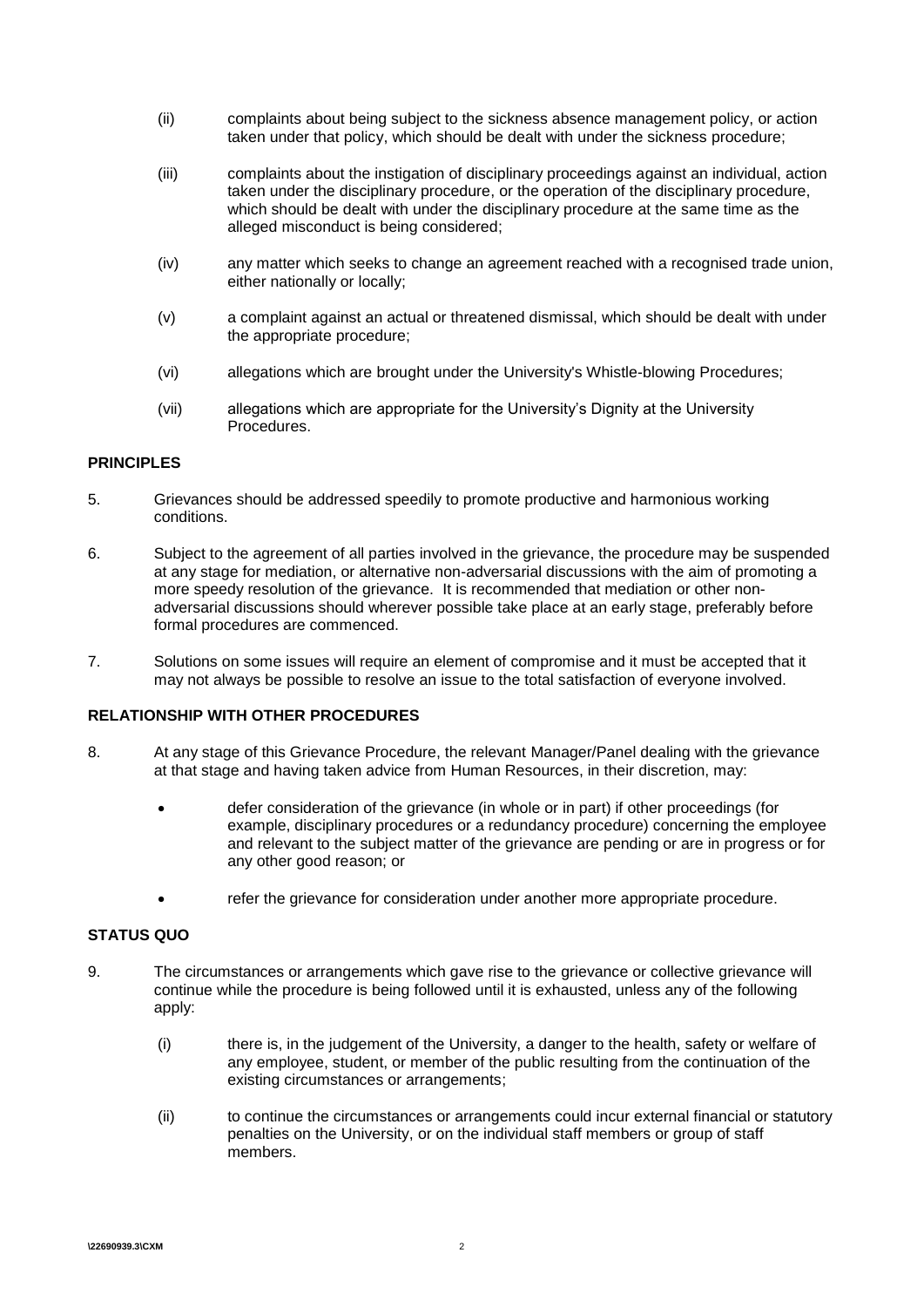#### **RIGHT TO BE ACCOMPANIED**

- 10. At all formal stages of the grievance procedure, an employee or group may be accompanied by a fellow worker or by a trade union representative or official (certified by the relevant trade union to act in the capacity of 'companion' under Section 10(3) of the Employment Relations Act 1999) or a work colleague of his or her choice. The chosen companion will be allowed to address the hearing in order to put the employee's case, sum up the employee's case, and respond on behalf of the employee to any view expressed at the hearing. The companion does not have a right to answer questions on the employee's behalf.
- 11. If the chosen Companion cannot attend on the date proposed and a suitable alternative companion cannot be found, the employee may propose an alternative date and time which is reasonable and is within up to ten working days of the original date set (exceptional arrangements may be needed during vacation periods). The University will make the necessary arrangements to postpone the meeting.
- 12. If the employee is disabled, it may be appropriate to allow him/her to be accompanied by a suitable person because of his/her disability, in addition to any chosen companion.
- 13. If the employee's first language is not English, it may be appropriate to allow him/her to be accompanied by someone who can provide support with communication in English.
- 14. Where a grievance relates to another employee, this individual will have the same right to be accompanied as the aggrieved employee.

### **HUMAN RESOURCES DEPARTMENT**

- 15. The role of Human Resources staff is to provide advice and assistance on the use of the Informal and Formal Grievance Procedure.
- 16. The Head of Department/Head of School/Head of Division/Manager must consult with a member of the Human Resources Department prior to a hearing being held under the Formal Grievance Procedure, and a member of the Human Resources Department must be in attendance at the meeting.

## **DATA PROTECTION ACT**

- 19. All written documentation in relation to any part of this procedure should be considered within the University"s Data Protection Policy.
- 20. Information that is not current or relevant should not be held on a line manager's file.
- 21. Special consideration has to be given as to whether the information is of a "sensitive" nature.

## **PART 2: INFORMAL PROCEDURE AND MEDIATION**

#### **INFORMAL PROCEDURE**

- 22. It is the expectation of the University that as many grievances as possible will be resolved informally at an early stage. This informal stage is not part of the Formal Procedure and will normally be dealt with in an informal meeting on a one-to-one basis with the immediate supervisor/manager at which the supervisor/manager should allow the employee to explain his/her complaint and ask him/her how he/she would like to see the matter resolved and the remedy being sought.
- 23. In contrast to formal grievance proceedings, informal resolution is not a process which involves detailed investigation into the complaint, the making of decisions on disputed issues of fact or attributing blame or fault. The focus of informal resolution is on exploring whether the complaint or concern can be resolved through discussion and in particular by agreement on ways of avoiding similar issues arising in future. This may include: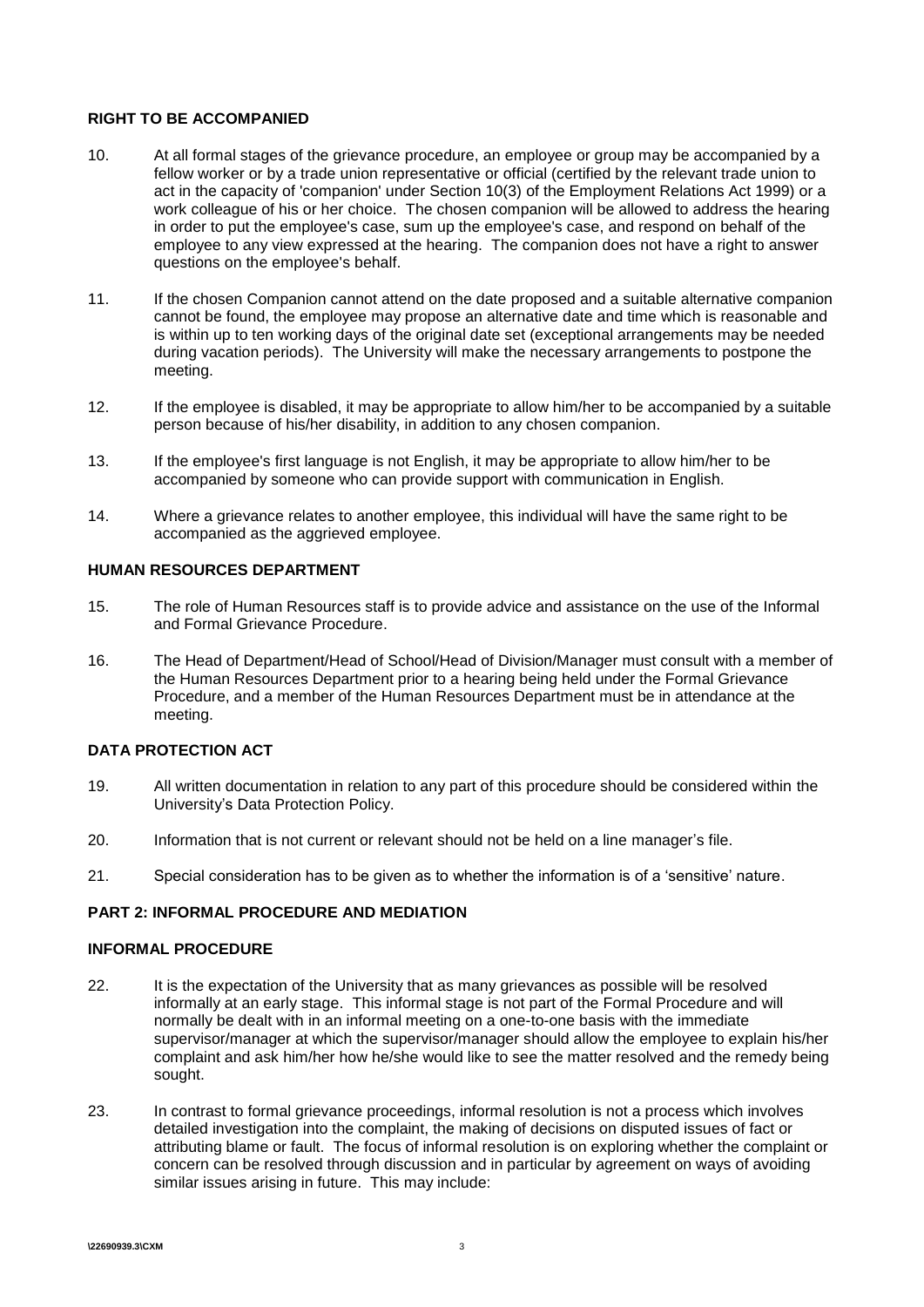- (i) exploring and discussing the reason for the decision or action which has given rise to the grievance and considering whether there have been any misunderstandings on either side;
- (ii) the employee and the supervisor/manager and any other employee to whom the grievance relates explaining their views and feelings on the issue in question to better understand each other's position;
- (iii) considering whether alternative ways of communicating or working with each other could have prevented the issue arising or might avoid similar issues arising in future.
- 24. Where necessary, the supervisor/manager may need to explore the issues further by speaking to other employees or seeking advice before meeting again with the employee. This will normally be carried out within five working days. Where this is not possible, the reasons for the delay will be communicated to the employee.
- 25. Although this is an informal stage in the procedure, the supervisor/manager should make a summary note of the discussion and its outcome and provide a copy to the employee.
- 26. Whilst it is not necessary for a member of Human Resources to attend meetings connected with the informal stage, advice should normally be sought by the supervisor/manager dealing with the grievance.
- 27. As a means to informal resolution the employee or group making the complaint may wish to pursue Mediation as set out in 28 and 29 below. Where informal resolution or mediation is unsuccessful the employee(s) may then wish to pursue the Formal Procedure as set out in paragraph 30 below or, where more appropriate, another University procedure.

## **MEDIATION**

- 28. Mediation is a process whereby an independent third party, including a trained university employee or external professional mediator, attempts to help the parties reach agreement in the event of a dispute. It may be requested or recommended at any stage in dealing with a grievance that the University appoint a mediator to help towards a resolution, if both parties are agreeable. It is usually preferable, however, for any mediation to take place before formal grievance proceedings are commenced. The first contact should be with the Human Resources Adviser, who will arrange mediation.
- 29. Agreement to mediation does not preclude the employee from submitting a formal grievance at a later stage, if mediation is not successful in resolving the complaint. In such circumstances, the employee shall still raise any formal grievance promptly.

## **PART 3: FORMAL GRIEVANCE PROCEDURE**

#### **Stage 1: Statement of Grievance**

- 30. If an employee or group of staff feels that his/her or their complaint or concerns have not been addressed adequately through informal discussion, the individual or group should raise the grievance in writing with the immediate supervisor/manager/Head of School/Head of Division. In the case of grievances arising in Professional Services the grievance shall be raised with the appropriate Head of Department. A copy should be sent to the Director of Human Resources. Where the grievance relates to the immediate manager, it should be submitted to that person's manager.
- 31. The written grievance should give full details of the grievance, setting out as fully as possible the specific complaint including any available evidence in support of the complaint. The written complaint should also specify how the person or persons making it would like to see the matter resolved. Further information or clarification may be requested where the specifics of the complaint are not clear to the person receiving the grievance or where this is considered useful in undertaking or resolving the grievance. Employees who have difficulty in formulating a written grievance, for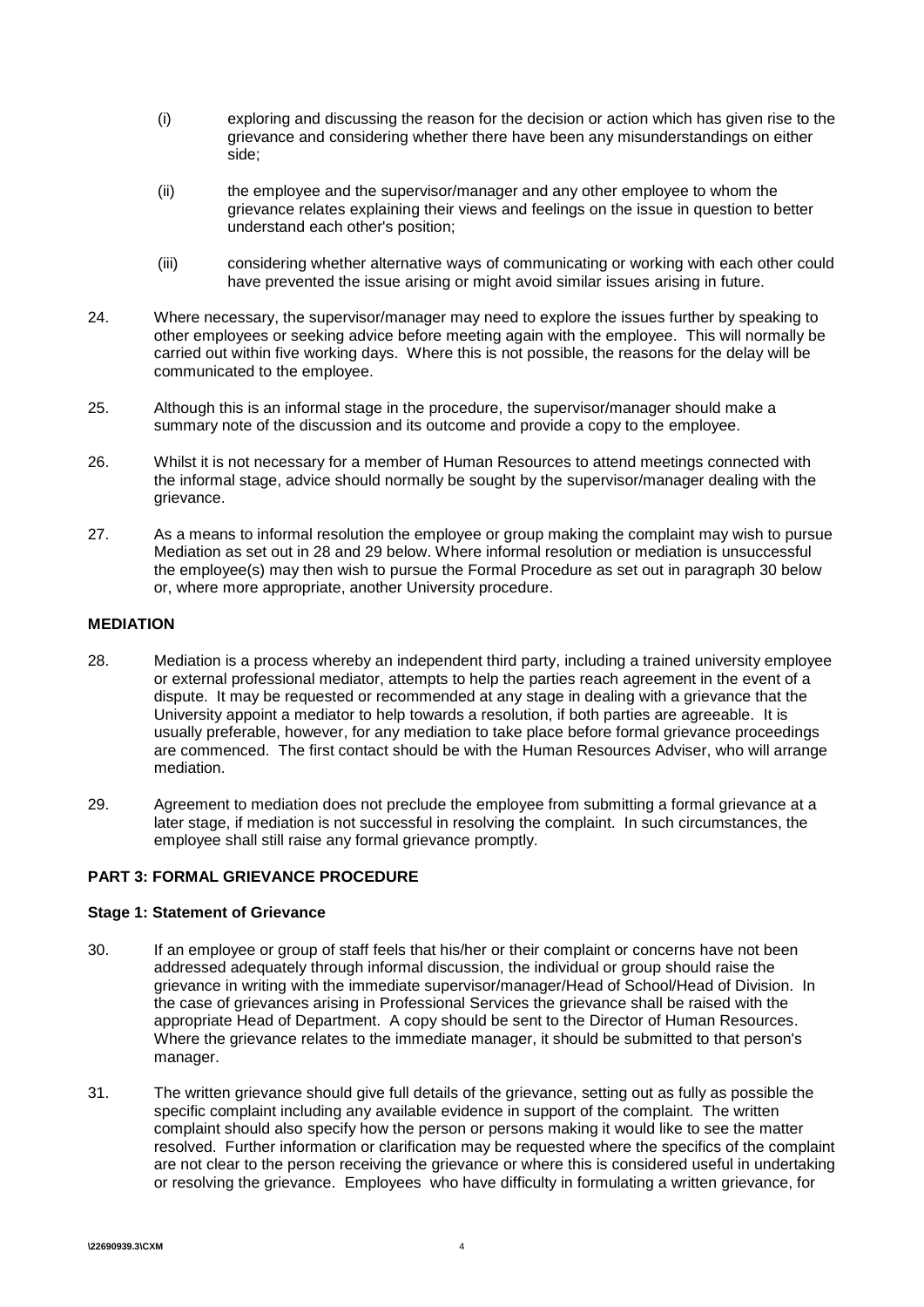example, due to a disability or because English is not their first language, should contact Human Resources or their trade union representative for support and advice.

- 32. The person receiving the written grievance shall raise the grievance promptly with the Director of Human Resources who will nominate a Manager (who, so long as the grievance does not relate to them, may be the person who received the grievance) to deal with the grievance.
- 33. If the person raising the grievance objects to the Manager selected, they should raise this immediately with the Director of Human Resources, clearly stating the reasons for their objection. The Director of Human Resources will consider the validity of the objection before confirming or replacing the selected Manager.
- 34. Where a grievance relates wholly or partly to a named employee, this individual will be notified of the grievance and will receive a copy of the grievance (or that part of that relating to him/her) and any documentation submitted with it.

#### **Stage 2: Investigation and outcome**

- 35. Following receipt of the grievance, the Complainant shall be invited in writing to attend an initial meeting with the Manager and advised of his/her right to be accompanied in accordance with paragraph 10 above. The purpose of this meeting is to allow the Manager to understand the nature of the grievance and to explore potential solutions.
- 36. The meeting will usually take place within 7 working days of receipt of the written grievance by the Director of Human Resources, or as soon as reasonably practicable thereafter.
- 37. The Manager will explain the purpose of the meeting, introduce those present and outline the procedure to be followed. The Complainant or his/her companion will then be invited to state his/her case as set out in the statement of grievance and may be questioned, for the purposes of clarification and to establish the scope of the grievance. If further details or examples emerge at the meeting that were not included in the original statement of grievance, the Complainant shall be asked to put those in writing if he/she wishes these to form part of the grievance. The Manager will arrange for a member of Human Resources (or nominee) to keep a record of the meeting (a summary note rather than a verbatim transcript) which will be copied to the Complainant. The note should be agreed, signed and dated by the Complainant to be included as part of the investigation report. Where agreement cannot be reached the individual should give written reasons for the disagreement and these should be attached to the report.
- 38. It may be appropriate for the Manager to order a further investigation into the grievance before reaching his/her decision. The Manager shall discuss with the Complainant the scope of such investigation and the names of any potential witnesses or other employees who should be interviewed as part of this investigation. The Manager shall explain the proposed next steps and an estimate of the timescale for carrying out any investigation and responding to the Complainant.
- 39. Where the grievance concerns (in whole or in part) the actions of any other employee, he/she will be given the opportunity to respond in a meeting with the Manager to that part of the grievance which covers him/her. This employee shall also be informed of his/her right to be accompanied under paragraph 10 above.
- 40. It shall be for the Manager to determine the extent of the investigation he/she considers necessary to respond to the grievance, including the need to interview any other employees. If at any point in the investigation, the Manager decides that the complaint is unfounded, vexatious or trivial, he/she may decide to reject the grievance without further investigation of the facts. The Manager must advise the Complainant in writing that he/she is minded to dismiss the grievance and give the Complainant an opportunity to make representations as appropriate. The Manager should make a final decision based on the evidence and report this decision to the Complainant. If the Manager considers that the subject matter of the grievance indicates a potential case of misconduct, he/she may decide, following advice from Human Resources, that it is more appropriate to cease or put on hold any further consideration of the issues under this procedure. Should he/she so decide, the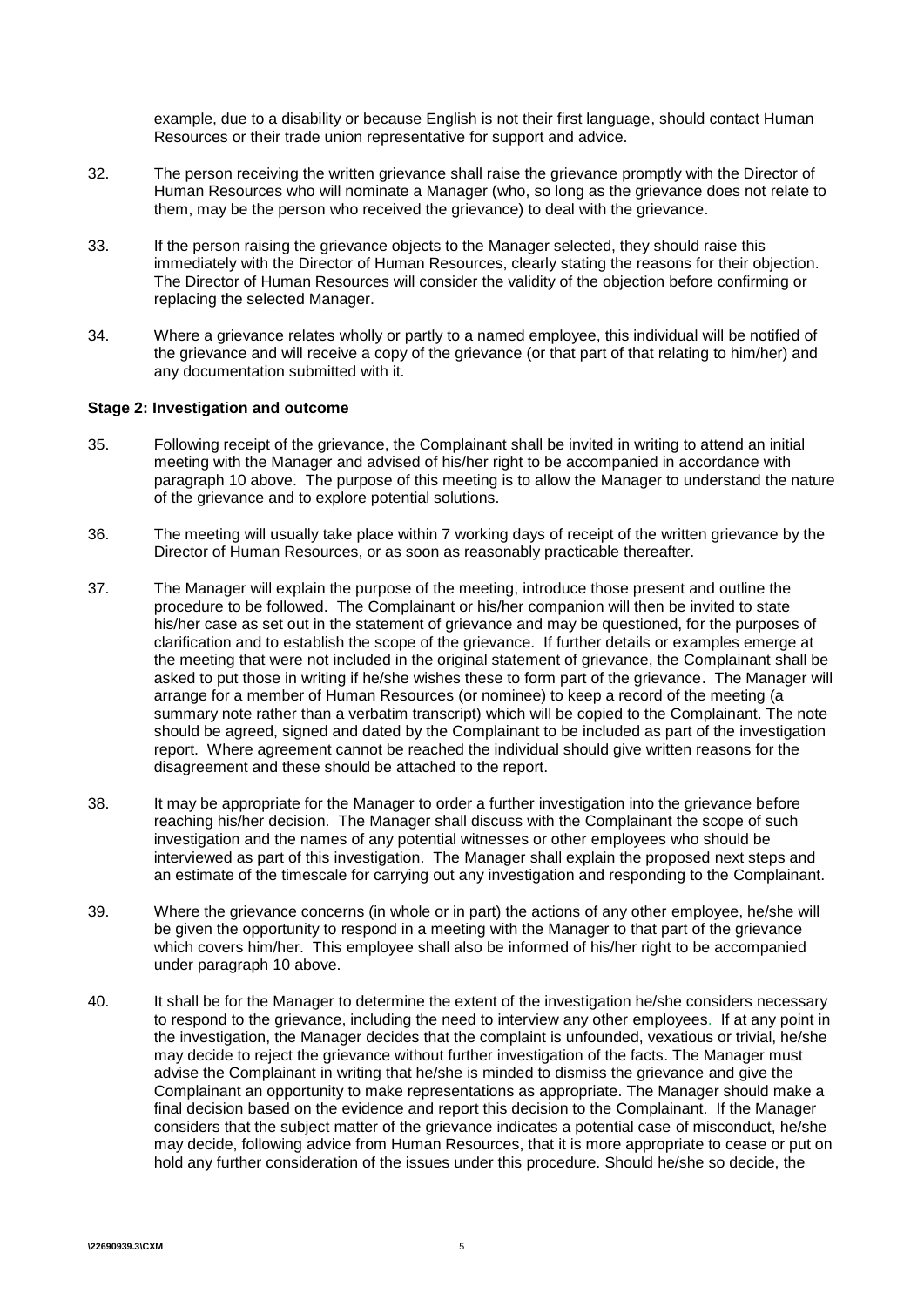Manager shall refer the issues to Human Resources to arrange for consideration under the staff disciplinary procedure.

- 41. The Manager shall ensure that notes of the meetings with the Complainant and any person interviewed as part of the investigation into the grievance are kept in line with the University"s Data Protection Policy. These notes will usually be a summary of the meeting, rather than a verbatim note. The employees concerned will be given the opportunity to agree or make comments on the notes of the meetings in which they have been involved.
- 42. The Manager shall normally provide the Complainant with the notes of any investigatory meetings with other employees and invite the Complainant to provide comments on these before the investigation is concluded. Likewise, where the grievance is wholly or partly against another employee, this individual will be provided with the notes of any investigatory meetings that relate to the grievance against him/her and given the opportunity to provide comments on these before the investigation is concluded. These comments may be provided at a meeting or in writing, at the discretion of the Manager. If a further meeting is convened, the employee will be reminded of his/her right to be accompanied under paragraph 10 above. In light of these comments, the Manager shall decide whether any further investigations or comments from other colleagues are considered necessary. The Manager will have discretion not to disclose all the details where the interests of witness confidentiality prevail.
- 43. The Manager shall prepare a report which will usually summarise the nature of the grievance, the investigation that has taken place, the decision on the grievance and the reasons for that decision, and any recommendation considered appropriate to resolve the grievance or address its cause (whether or not the grievance is upheld). At the discretion of the Manager, a further meeting may take place with the Complainant in order to orally communicate the decision that has been taken on the grievance. In any event, the outcome of the grievance shall be communicated in writing by sending the Complainant a copy of the Manager's report.
- 44. If the grievance is not upheld, or upheld only in part, the Complainant will be advised of his/her right to appeal the decision under the next stage of the grievance procedure. The report, or relevant part, where the grievance has been brought against more than one individual, will also be provided to any employee against whom the grievance has been brought.

#### **Stage 3: Appeal to Grievance Panel**

- 45. An employee may appeal against a decision reached under stage 2 by submitting written notification to the Director of Human Resources within seven working days of receiving written notification of the Manager's report. The written notification of appeal must specify the grounds of appeal relied on (see paragraphs 46 and 47 below).
- 46. The Appeal Hearing is not designed to re-hear the grievance but to examine the grounds of appeal. The Director of Human Resources will decide, upon receipt of the appeal, whether the grounds are valid. Where the Director of Human Resources decides that the grounds are not valid, he/she will write to the Complainant setting out the reasons why the appeal has been rejected. Appeals may be raised on one or more of the following grounds:
	- (i) that the decision of the Manager is flawed because the evidence did not reasonably support the conclusion reached;
	- (ii) that new evidence not previously available has come to light since the Manager's report;
	- (iii) that any action proposed was inappropriate in the circumstances of the case;
	- (iv) that there has been a failure to follow procedure which has affected the decision taken by the relevant Manager;
	- (v) that there was evidence of prejudice or bias by the Manager.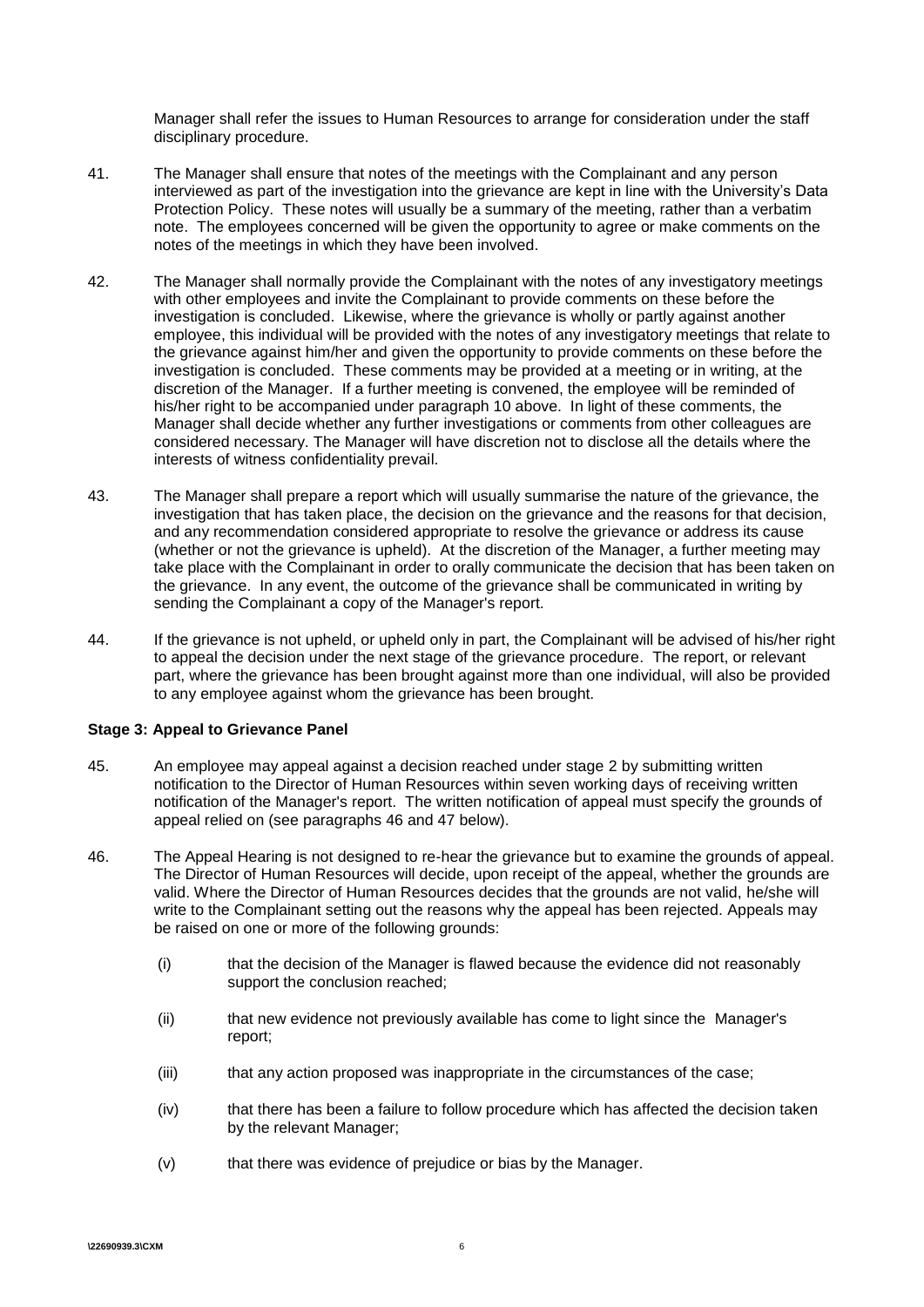- 47. The written notification of appeal should set out in full the detailed grounds for appeal and any relevant documents or records not submitted at Stage 1 or 2. If the appeal grounds refer to new evidence not previously available, the person raising the appeal shall state whether he/she wishes to call witnesses at the Appeal Hearing and if so, shall provide their names and an explanation of the evidence these potential witnesses can provide and how this relates to the grounds of appeal.
- 48. The Human Resources Department will arrange for the grievance to be heard by a Grievance Appeal Panel acting with the delegated authority of Council. Members of the Panel will be nominated by the Registrar and will consist of:
	- (i) a Chair, who will be a Professorial employee, from a different department to that of the party or parties raising the grievance or collective dispute;
	- (ii) a lay member of Council;
	- (iii) a third member who will be selected from:
		- (a) staff of Professorial status from a different department to that of the Chairperson and to that of the party or parties raising the grievance or collective dispute; or
		- (b) (where the grievance is brought by an employee in Professional Services), a professorial equivalent employee from a different support department to that of the party raising the grievance or collective dispute.
- 49. The Complainant will be informed of the Panel membership and will have the opportunity of making reasonable objections to the nominated Chair or third member above. The final decision on the membership of the panel remains with the Registrar.
- 50. The Grievance Appeal Panel will normally be convened within 21 working days from receipt of the appeal by the Director of Human Resources or, after consultation with both parties, as soon as practicably possible.
- 51. Where a Complainant requests that the hearing is postponed due to illness, unavailability of the companion or other reason, an alternative date will be arranged. Where a postponement is agreed, this should be confirmed in writing with the new date for the hearing.
- 52. If the Complainant is absent due to sickness, the University must consider if the Appeal Hearing can be delayed until the return of the employee. Advice should be sought from the Director of Human Resources before a decision is made.
- 53. Following two postponements at the request of the Complainant over a period of 4 weeks, for reasons other than ill health, the appeal will be considered to have been withdrawn. Advice should be sought from the Director of Human Resources before this decision is made.
- 54. If the Appeal is withdrawn, written confirmation will be sent to the Complainant.
- 55. The Human Resources Department will request the Manager to submit, at least five working days prior to the Appeal Hearing, a written response to the grounds of appeal and to any request by the employee for witness evidence to be considered at the Panel Hearing. The Manager may also request permission to call witnesses at the Panel Hearing. The Human Resources Department will circulate the submitted cases to the Grievance Appeal Panel and to both parties at least three working days in advance of the Panel Hearing. Additional information may be tabled at the Hearing at the discretion of the Chairperson.
- 56. The Manager whose decision is being appealed shall also be entitled to attend the Panel Hearing and may be accompanied by a member of Human Resources. A member of Human Resources will be present throughout the Hearing. The Chair shall determine the need for any other person (including any witness named by the Complainant or by the Manager) to attend the Panel Hearing (in whole or in part) as a witness.